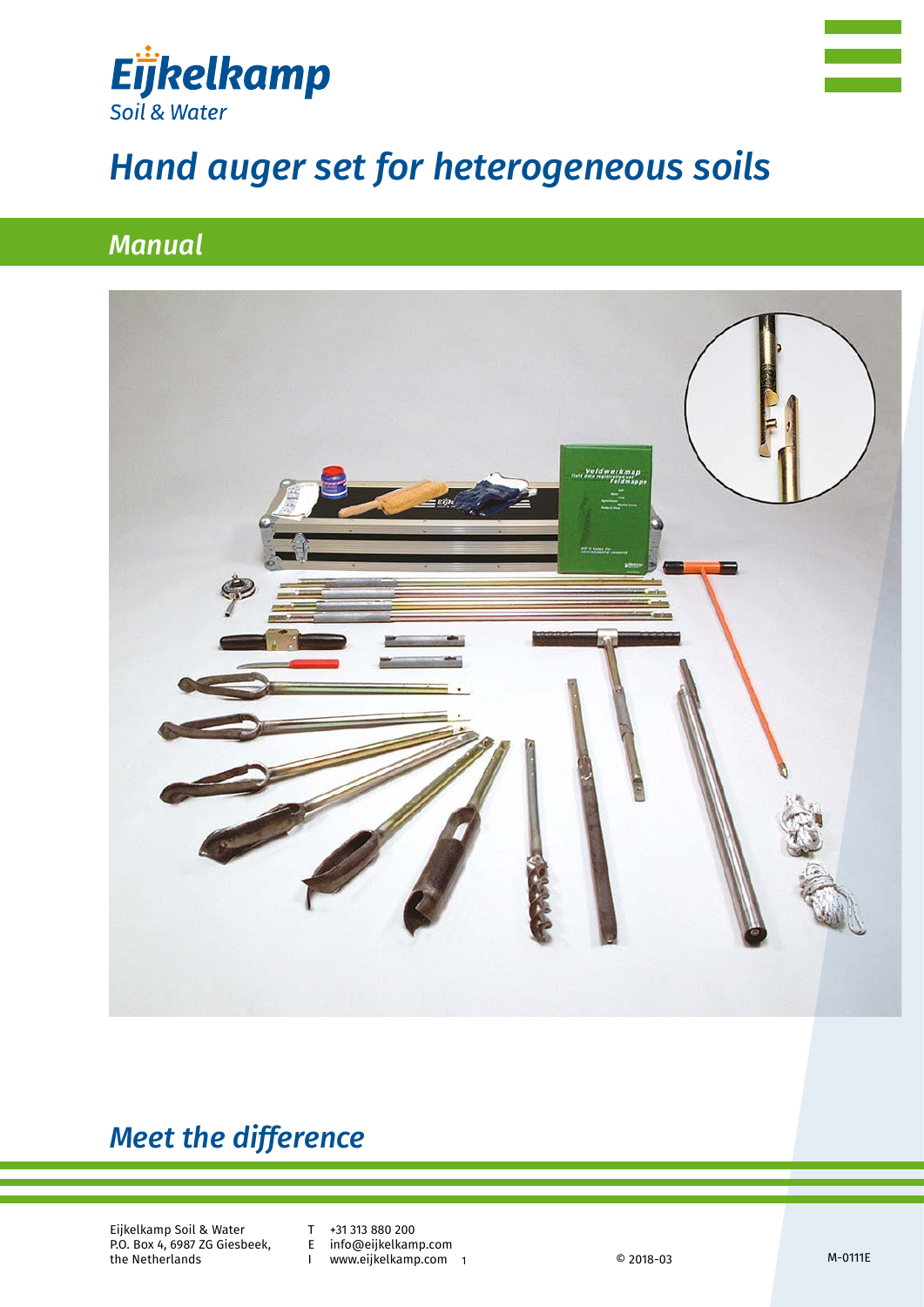# **Contents**

| 3. Safety |  |
|-----------|--|
|           |  |
|           |  |
|           |  |
|           |  |
|           |  |
|           |  |
|           |  |
|           |  |
|           |  |
|           |  |
|           |  |
|           |  |
|           |  |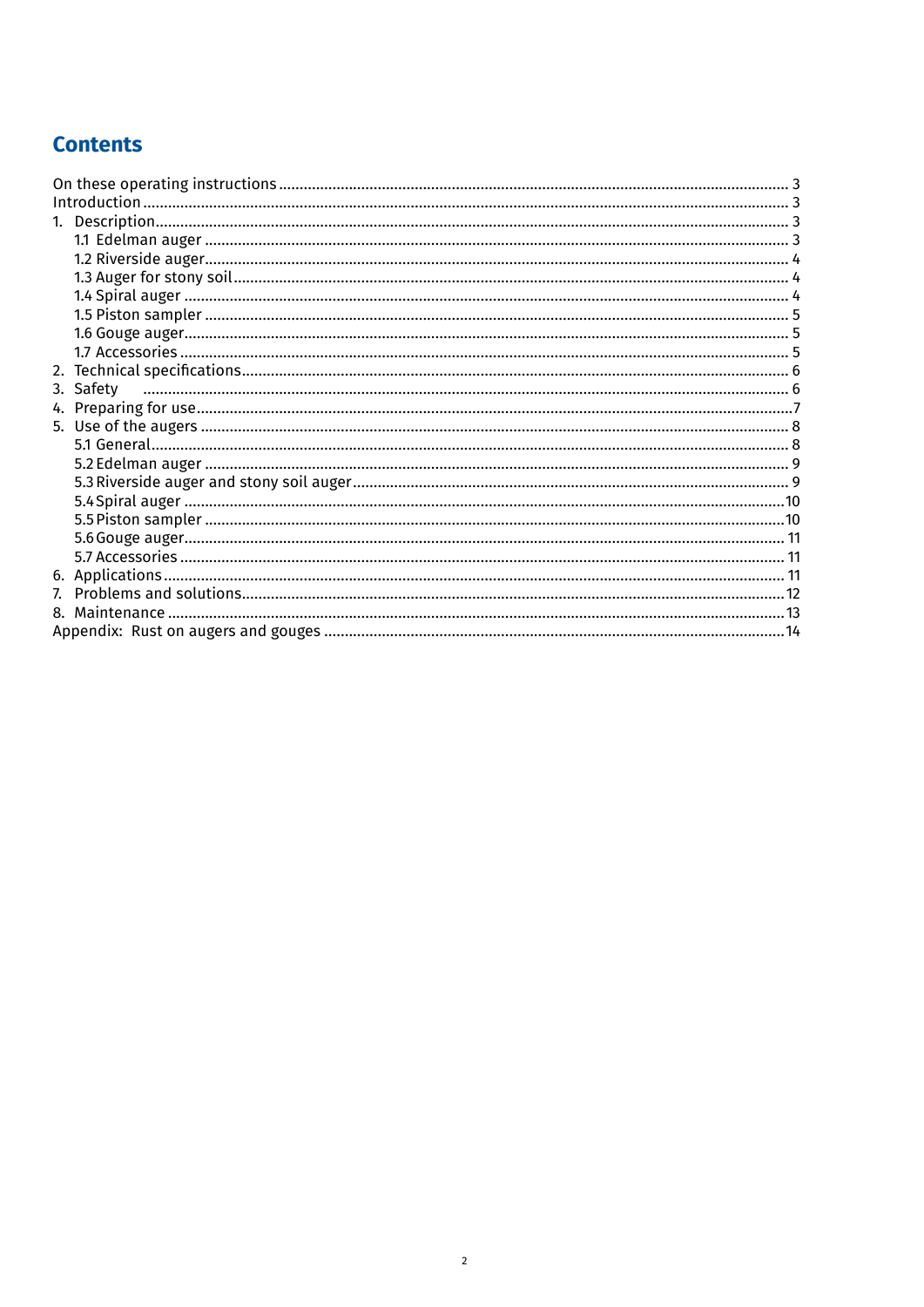# **On these operating instructions**



**If the text follows a mark (as shown on the left), this means that an important instruction follows.**



**If the text follows a mark (as shown on the left), this means that an important warning follows relating to danger to the user or damage to the apparatus.The user is always responsible for its own personal protection.**

*Text*

**Italic indicated text indicates that the text concerned appears in writing on the display (or must be typed).**

# **Introduction**

The hand auger set for heterogeneous soils consists of a number of types of augers held in a transport case. An auger consists of a bottom part with auger body to which a handle and optional extension rods can be attached. Contrary to the single type auger this set is suitable for almost any type of soil. It is lightweight and easy to manipulate by a single person.

The hand auger set for heterogeneous soils is suitable for manual augering and sampling in a wide variety of soil types for the purpose of general soil research (profiles, geology and mineralogy) and sampling in environmental research. Depending on the water table, structure and type of soil, augering can be done up to a depth of 5 m. Augers are available for any type of soil above or below the water table, and may be selected to adjust to the situation at hand. It is possible to switch augers in the process (see 5. The use of augers).

# **1. Description**

### **1.1 Edelman auger**

The main drilling section of the Edelman auger is conical in shape and consists of two blades (1) that run into a point at the lower end (2) and at the top end are joined with the use of a bracket (3) to the lower piece (4) (see figure on page 3). The two blades sit alongside each other in the auger point and can be likened to two spoons. During the drilling process the auger point twists into the ground and draws the soil from the bottom of the auger hole into the body of the auger. The auger blades perform the job of scooping up and holding together the soil sample in the auger body in a way that also allows it to be emptied with ease.

Nearly all Edelman augers in the set have the same diameter (measured diagonally between the blades at the widest point of the main auger section). The various types of Edelman auger differ from each other in blade width and the way the auger point is shaped. There are four different types:

- $\Box$  clay type
- $\Box$  combination type
- $\Box$  sand type
- $\Box$  coarse sand type

Edelman auger, clay type. As wet clay soils are generally strongly cohesive, the blades of this type of auger do not need to be very large. On account of the narrow blades this auger encounters little resistance from the soil. This means that drilling can be carried out with a minimum of force and effort while the resultant sample is hardly disturbed. Wider blades would cause additional friction and the soil would be difficult to empty out.



*Edelman auger combination type (left) and coarse sand type (right).*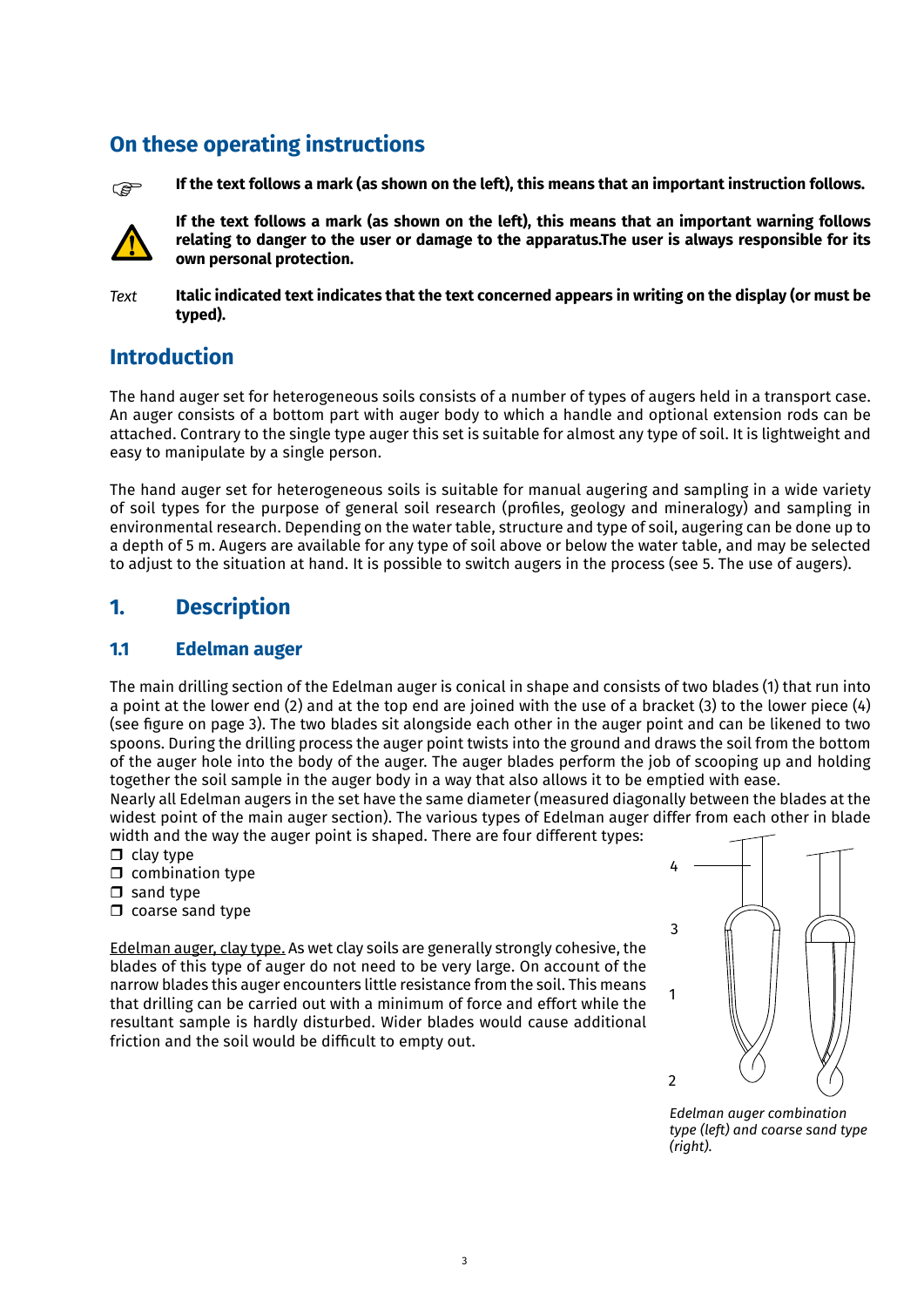Edelman auger, combination type. The blades of the combination type Edelman auger are slightly wider and more rounded than those of the clay type. This allows soils with poor cohesion to be held together quite well while the cohesive soils can be emptied out quite easily. The auger point is longer than that of the clay type which means the auger rotates more easily in harder soil.

Edelman auger, sand type. This type of Edelman auger is suitable for soils with poor cohesion such as sandy soil. The longer, twisted auger point ensures that the auger cuts into the soil readily. The blades of the sand type are wider than those of the combination type, giving the auger a wider surface area for holding on to the soil.

Edelman auger, coarse sand type. This type of Edelman auger was developed from the sand type but has wider blades. This has produced an auger that is much more closed in (see figure) and can hold in soils with little or no cohesion such as soils containing very coarse or dry sand.

#### **1.2 Riverside auger**

Where soils are very hard or dry the concentric auger point of the Edelman auger can no longer turn in the soil and the Riverside auger needs to be used (see figure). The body of the auger consists of an open tube (1) with two spoon-shaped auger blades at the bottom end (2). A bracket (3) fastens the open tube to the lower piece (4). The points of the auger blades which go down at an angle loosen the soil by scraping it and pushing it evenly into the tube. The auger blades project out a little beyond the tube which means that the auger encounters a minimum of resistance from the soil.

#### **1.3 Auger for stony soil**

The auger for stony soil is heavier and more robust than the other auger types. The auger has slightly protruding angled points that curve in towards each other(see figure). They form a more or less enclosed auger body but don't actually come in contact with each other. This creates a certain flexibility. The points cut downwards during the augering process. Stones that are encountered are wedged in between the auger blades, while the slightly finer soil (coarse sand with fine gravel) also stays in the auger.

#### **1.4 Spiral auger**

The spiral auger (diam. 4 cm) (see figure) is the alternative option when other augers in the case of extremely hard, resistant soils are no longer able to penetrate the soil. This narrow spiral auger pushes the stones aside during augering while its specially shaped point digs a hole. Because of its straight design there is a great deal of resistance from friction while pulling out the auger.

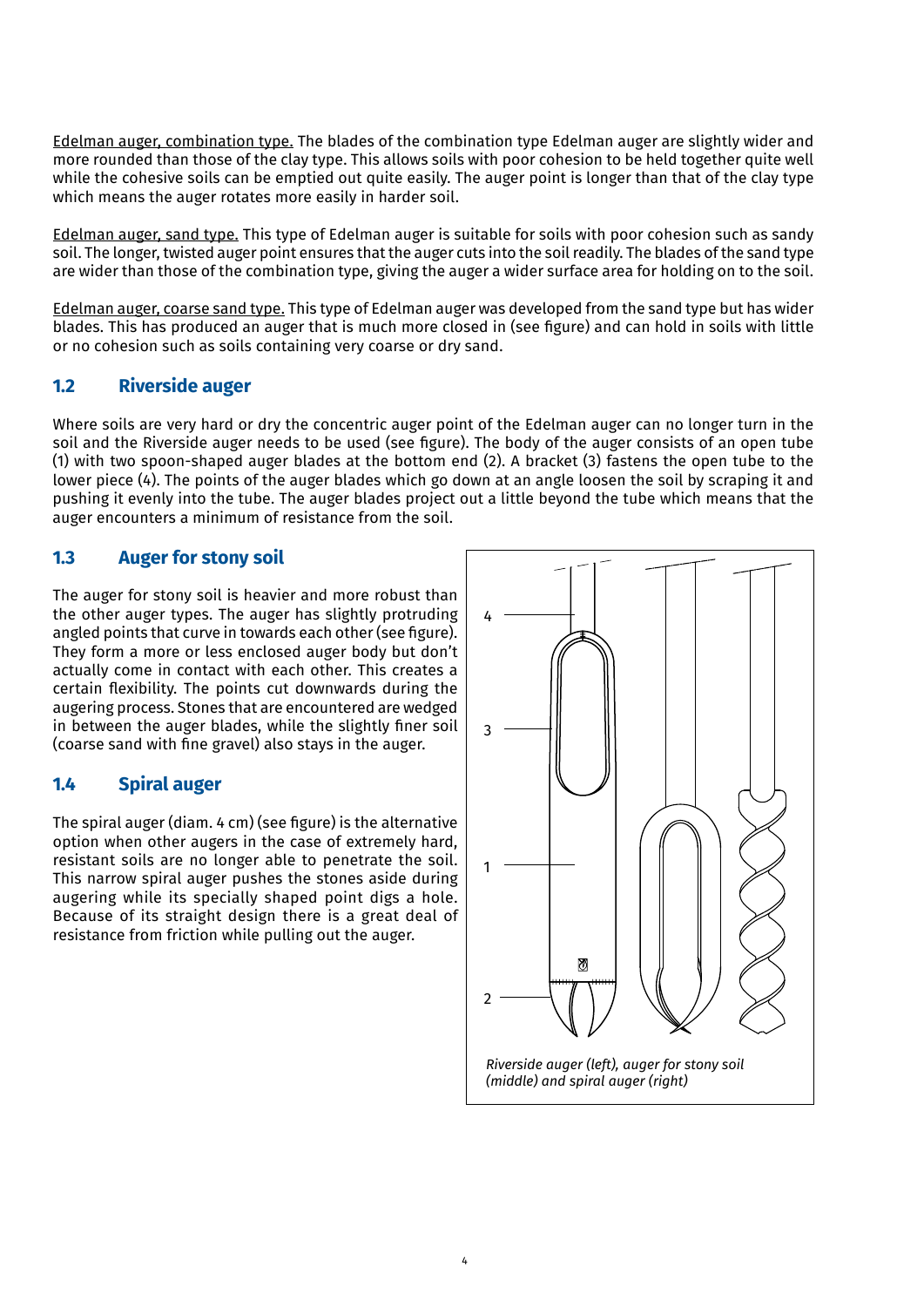#### **1.5 Piston sampler**

The piston sampler(see figure) is constructed from a thin-walled, 4 cm diameter, stainless steel tube (4). The bottom end is open, whereas the top has a lit (3) through which a stainless steel piston rod (5) can be moved, and outflow openings. The bottom end of the piston rod holds a piston (6), and to its top-end a wire eye (2) is attached. The top-end of the tube is equipped with a bayonet connection (1) welded on its outside to permit free passage of the piston rod. Due to the eccentricity of the sampler one has to reckon with a maximum of 6 cm when working with auger holes. The maximum length of the sample is 75 cm.

#### **1.6 Gouge auger**

The auger body of the gouge auger is almost completely semi-cylindrical and has cutting edges that are equidistant running from the top to the bottom. The top part of the auger body is attached to the lower piece. It has a smaller diameter than the above augers. The maximum length of the sample is 50 cm.





#### *Piston sampler*

### **1.7 Accessories**

#### Extension rods and coupling sleeves.

The extension rods are 1 m in length. Since the top piece, extension rods and lower pieces are fitted with bayonet couplings, the auger can be any desired length. Coupling sleeves are cylindrical sleeves that lock the coupling in place.



*Extension rod (left) and coupling sleeve (right)*

#### The Push/Pull Handle.

The push/pull handle has two parts that can be fitted around a rod. Once pressure is exercised on the two bars of the handle its construction ensures a firm hold on the rod.



#### Utility probe.

The fibreglass utility probe is 105 cm in length and ends in a cone with a diameter of 19 mm. The probe is well insulated and can therefore be safely used to test the augering spot for cables and various types of underground pipes.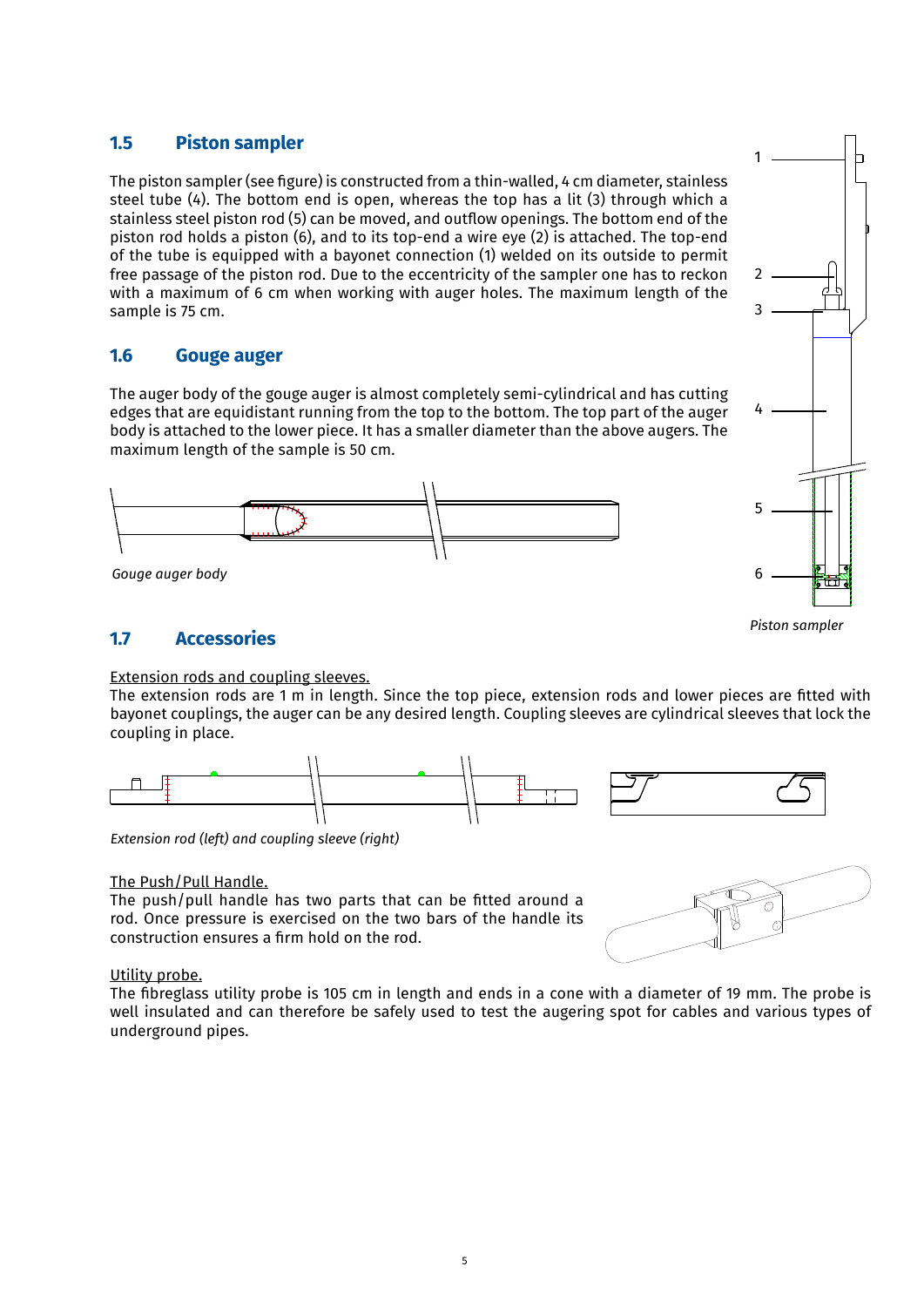# **2. Technical specifications**

The most important dimensions of the various types of augers are set out in the table below. The diameters are measured across the widest point between the auger blades!

The auger bodies are manufactured from iron-manganese steel (not stainless steel, but non-toxic). As is appropriate for environmental research, all the auger bodies are unvarnished.

| <b>Auger type</b>              | Diameter (mm)          | <b>Blade width (mm)</b> |
|--------------------------------|------------------------|-------------------------|
| Edelman auger clay type        | 70                     | 30                      |
| Edelman auger combination type | 70                     | 35                      |
| Edelman auger sand type        | 70                     | 40                      |
| Edelman auger coarse sand type | 70                     | 75                      |
| Riverside auger                | 70                     |                         |
| Auger for stony soil           | 70                     |                         |
| Spiral auger                   | 40                     |                         |
| Gouge auger                    | 30                     |                         |
| Piston sampler                 | Tube 40<br>Total ca 60 |                         |





## **3. Safety**



**Before commencing with the drilling ascertain whether there are (power) cables or pipes running through the ground (make inquiries). Use the probe to carry out a safe inspection of the augering location. If cables or pipes are present, choose another location.**



**Always hold on to the auger by its synthetic handgrip during the drilling process. This ensures insulation if a power cable should be encountered with the auger.**



**Take hold of a coupling sleeve by its middle. This prevents the skin from catching under a coupling sleeve while components are being added or removed from the auger.**



**If an auger is longer than 4 m, divide it up into smaller sections. This prevents damage to the auger rods and reduces the risk of injury if an auger were to fall over. This applies when the auger is being lowered as well as when it is being pulled up.**



**Do not bang on the auger or force it. Banging can lead to serious damage such as tears in the steel or broken couplings.**



**Wear strong protective gloves when emptying the gouge auger with the spatula. This prevents cuts to the fingers.**



After drilling make sure that the auger hole is properly filled up again with drilled material or with **special bentonite plugs. This ensures that persons or animals will not step into the auger hole and be injured.** 



Take special care during thunder. The possibility of being hit by lightning in the open field is much **greater, especially when holding a metal auger.**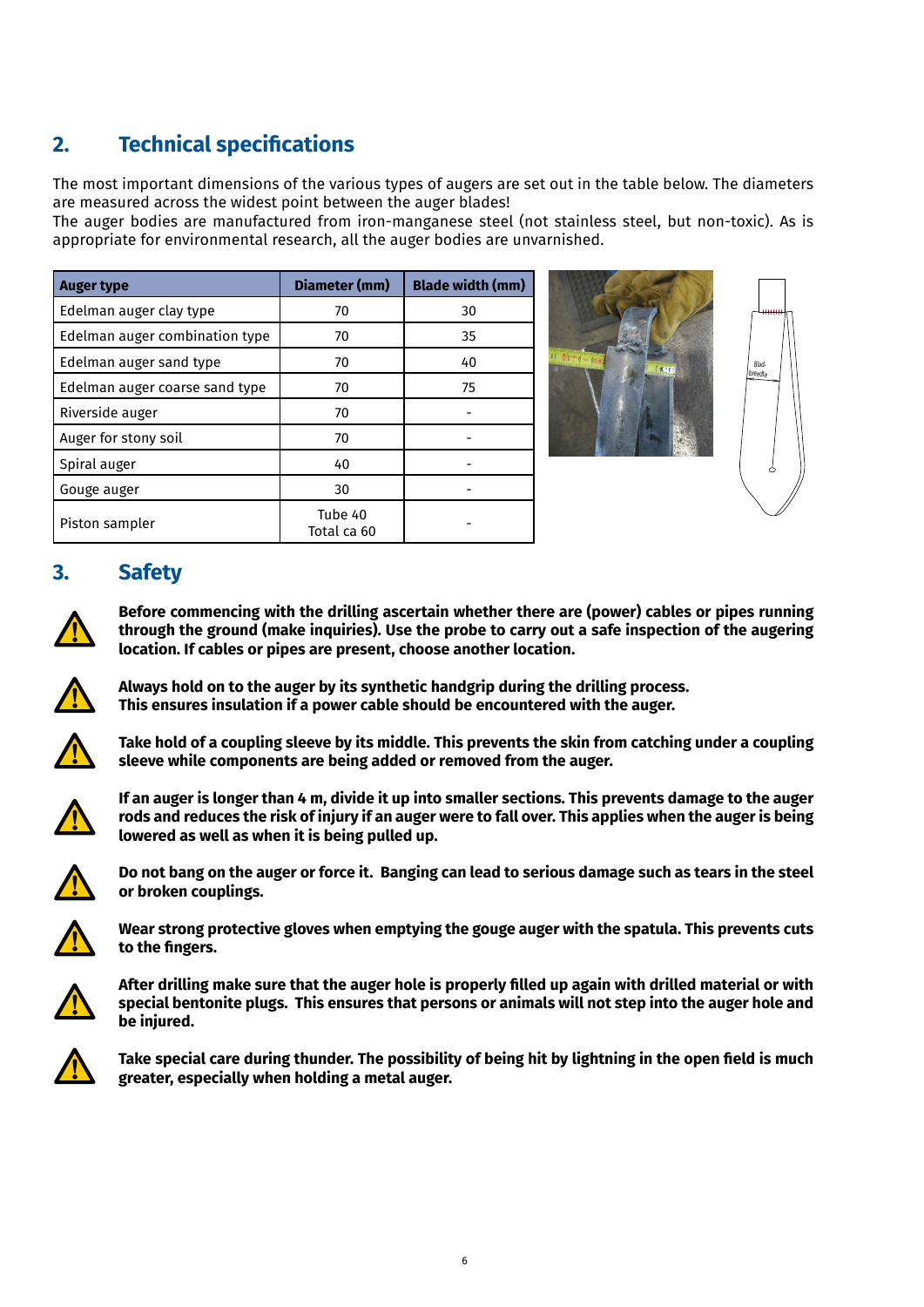# **4. Preparing for use**

- 1. When using the auger for the first time, loosen the coupling sleeves from the extension rods and the upper part.
- 2. Screw the synthetic handle into the upper part.
- 3. Select the appropriate auger (see 6. Application). The Edelman combination type auger often proves to be the best choice.
- 4. Connect the auger parts (see figure). 4.1 Hold the coupling sleeve in the middle and slide it onto the upper part until it clicks on the nipple (step 1). The sleeve is locked when it cannot be rotated.



- 4.2 Join the upper and bottom part (step 2).
- 4.3 To lock the connection, unscrew the sleeve from the upper part, and slide it across the connection (step 3) and click it onto the nipple (step 4). Check the lock. Notice it will have a slight play.



#### **Hold the coupling sleeve in the middle, this will prevent you from catching the skin of your hands between the parts while (dis)connecting them.**

When using a set with conical screw thread connections the extension rods are screwed together. Use the two open ended spanners for a hand tight connection.

#### **Clean screw threads ensure easy tightening and loosening. PED**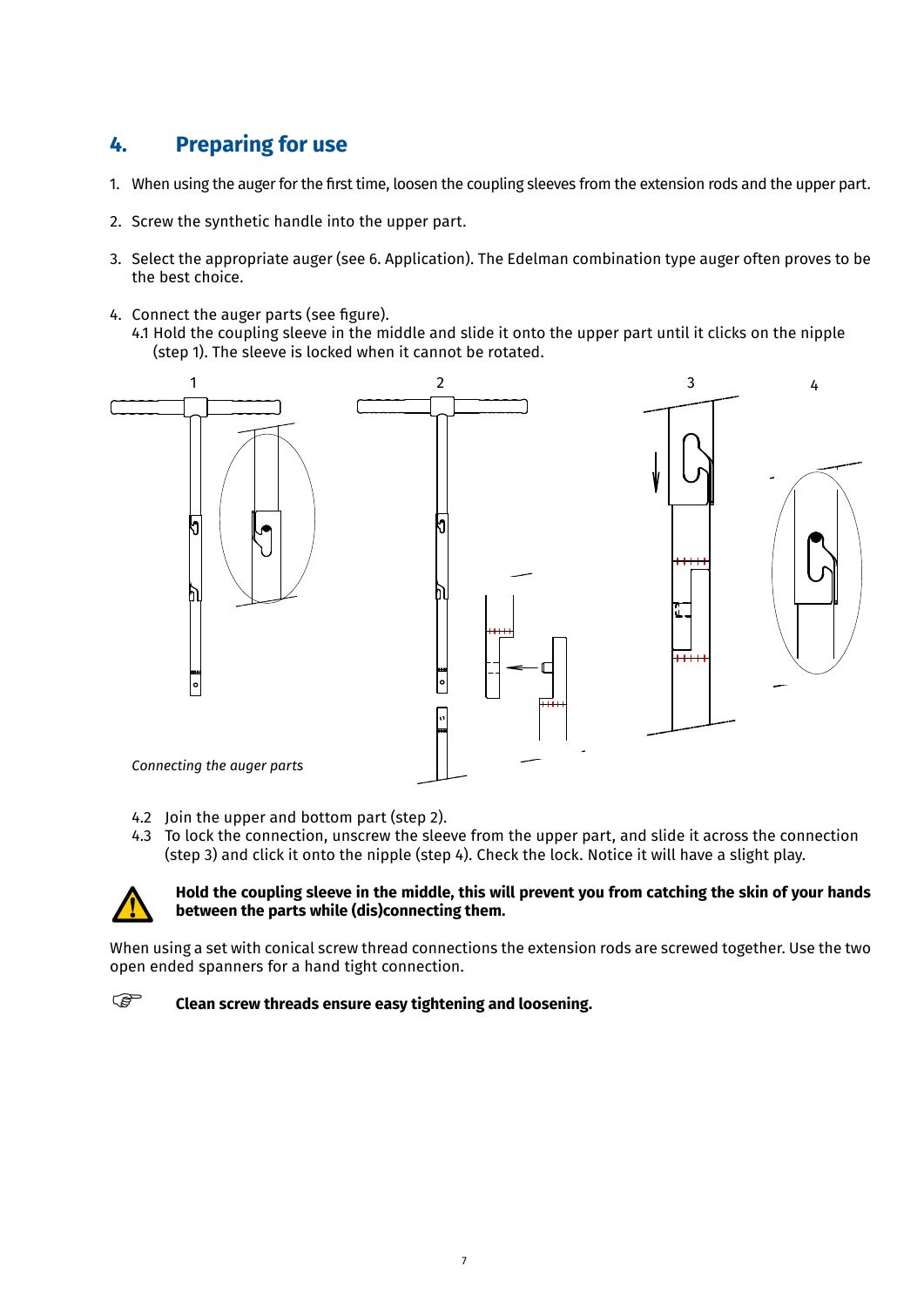# **5. Use of the augers**

### **5.1 General**

Each type of auger has its specific application. However, the instructions below apply to all augers.



**Prior to augering use the utility probe to check for cables, tubes and pipes. If necessary, select another spot to auger.**



#### **While augering hold the auger by its synthetic handle. It is fully insulated should you hit an electricity cable.**

- $\Box$  The auger should always be rotated in a clockwise direction.
- $\Box$  Augering is done in a vertical position.
- $\Box$  Over 1,20 m extension rods should be used:
	- 1. Place the auger flat on the ground near the borehole.
	- 2. Slide the sleeve off the bottom part, and lock it onto the upper part.
	- 3. Detach the upper and bottom part.
	- 4. Select an extension rod and a sleeve. Lock the sleeve over the bayonet at the bottom end of the extension rod (the open end).
	- 5. Attach the upper and bottom part to the extension rod

```
PER
```
#### **Always check the coupling sleeves. Well-attached sleeves will prevent jamming or loss of parts when augering.**

 $\Box$  An auger over 4 m should be inserted and hoisted in parts:

1. Insert the auger in the borehole and place the bottom part on end for approximately 50 cm. Grip the auger firmly!

2. To attach: connect the two parts, and slide the sleeve of the upper part across the connection and lock it onto the bottom part.

To detach: slide the sleeve upward and lock it onto the upper part. Unclamp the upper and bottom part.



#### **Augers over 4 m should be handled in parts. This will prevent damage to the rods and reduce the risk of being hit by augers tipping over. This applies to inserting and hoisting the auger.**

- $\Box$  The auger's depth is indicated by marks. Small nipples on the bottom part indicate 50 cm from the bottom end of the auger. The piston sampler has no marking and the gouge auger has a small nipple at 75 cm. The upper part has a larger nipple indicating a depth of 1 m, except for the piston sampler and gouge auger, however, where it indicates a depth of 1.35 and 1.25 m respectively. Additional meters depend on the number of extension rods.
- $\Box$  To obtain an undisturbed sample rotate the auger clockwise without pushing, this will cause the sample to detach from the soil.
- $\Box$  To withdraw the auger after sampling, pull it upward while turning it (not when using the Riverside auger or the auger for stony soils). Keep your back straight and your knees bent to prevent injuries. Wear gloves for a full grip on the rods.
- $\Box$  Place the samples in a logical order of augering to allow examination.
- $\Box$  Should you encounter various types of soils, switch to other types of augers (see 6. Application).



**Do not force, or pound on, the auger. This may cause serious damage, such as cracks or snapped joints.**

**After augering fill up the borehole with soil or special bentonite plugs. This will prevent humans or animals to trip into the hole and incur injuries, and restores impermeable soil layers.**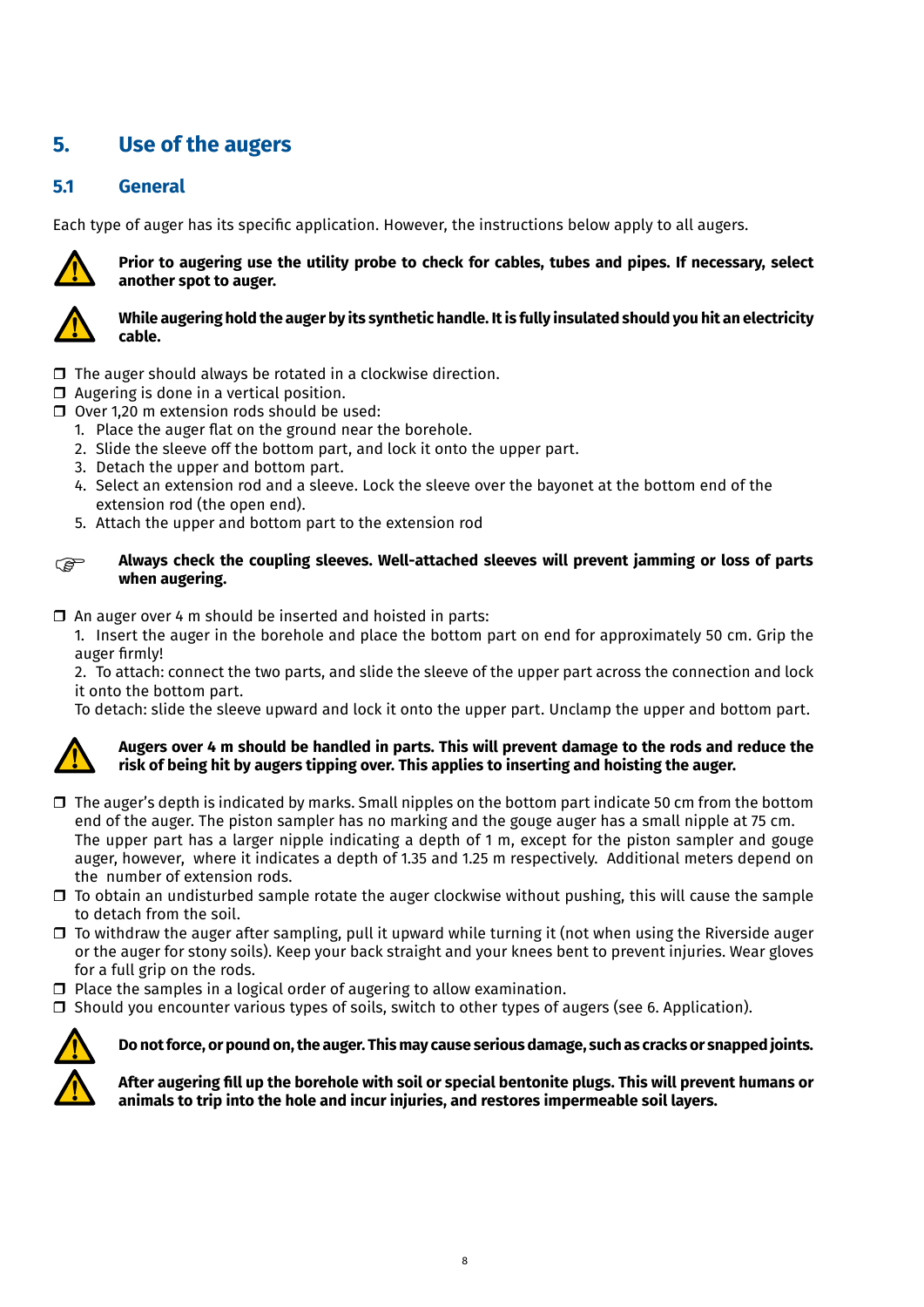

#### **Be cautious during a thunderstorm. Lightning strokes often occurin the open field, in particular when one holds metal objects.**

 $\Box$  Clean the parts of the auger by rinsing them after use. This will prevent jamming of the sleeves or the piston sampler to leak (see 8. Maintenance).

#### **5.2 Edelman auger**

Hold the auger by the handles and place it on the soil (see figure). Applying light pressure turn the auger to the right into the soil. After about 2¼ complete rotations (of 360°) the auger will have penetrated the soil by 10 cm (rotations can be counted with the aid of the halt knob). The auger will be filled with lightly stirred-up soil right up to the bracket. Depending on the type of soil, fewer or more turns may be required to reach the desired result.

Turn the full auger off and pull it up with gentle twists. Place the auger on an angle on the surface of the ground (see figure) for emptying out cohesive soil. Lightly press and turn the auger by 180° on the ground. The material is loosened and can be emptied out of the auger using your hands or by giving it a light tap on the ground. Material that is not very cohesive comes out virtually unaided. The samples can now be examined.



Avoid:

 $\Box$  Overfilling the auger. This causes excess material being spread against the wall of the augered hole, causing it to become narrower and making subsequent drilling more difficult. It also makes emptying out the soil very difficult. Where the drilling extends to below groundwater level, an overfilled auger can encounter strong suction which makes pulling out the auger more difficult and can also lead to the loss of the sample.  $\Box$  Loss of sample material. Pull the full auger up with gentle turns and therefore not upright.

#### **5.3 Riverside auger and stony soil auger**

Turn the auger into the ground with some pressure. The material is stirred up regularly and forced into the auger. The soil stays in the auger because it becomes slightly compacted. Pull the full auger up in an upright position (without turning therefore!). Tap the auger lightly on the ground which will cause the soil to drop out. If the soil is cohesive the Riverside auger is difficult to empty and it is therefore better to use another type of auger (Edelman auger).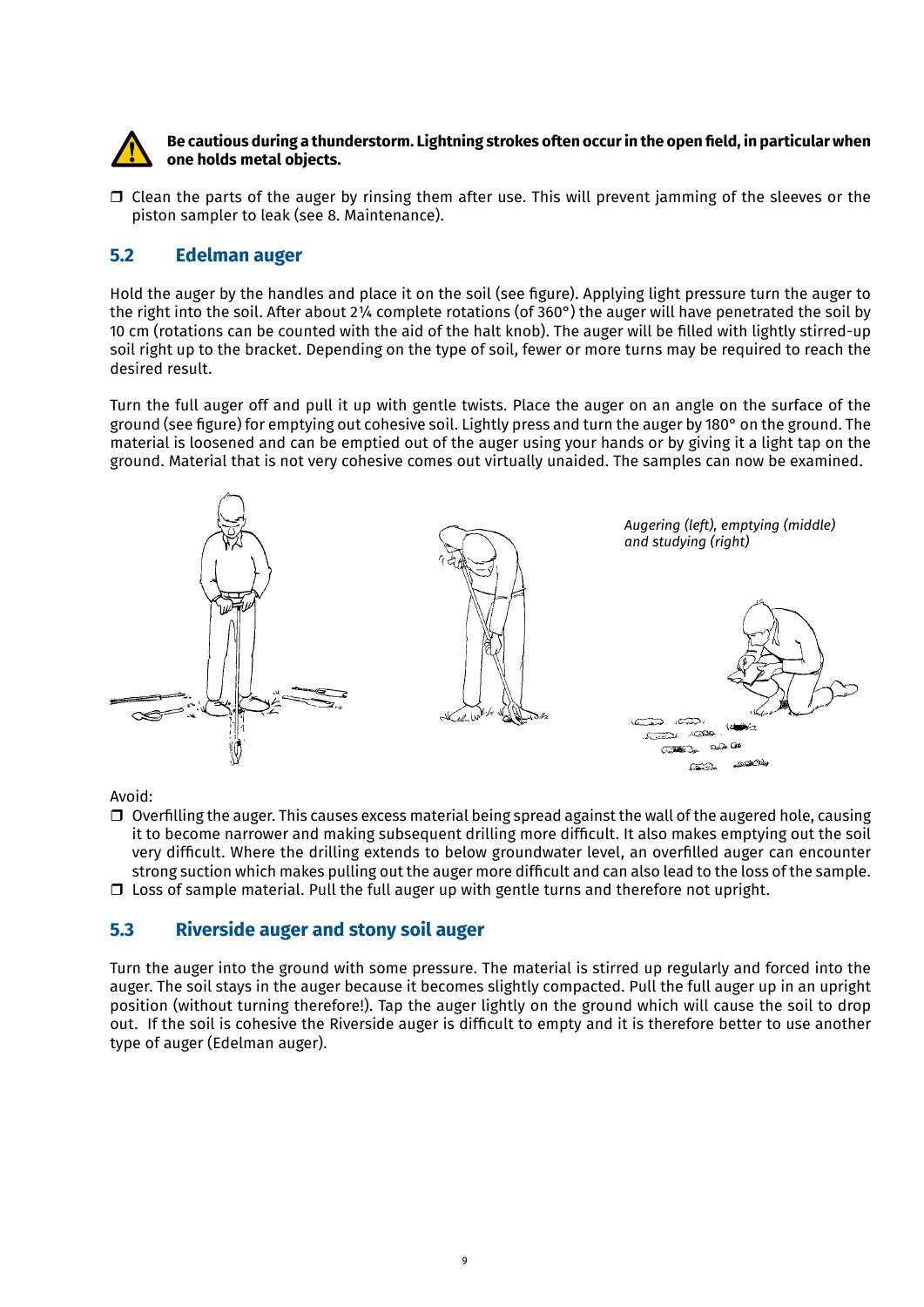#### **5.4 Spiral auger**

Turn the auger into the ground with some pressure. The auger body will push any stones it encounters out of the way. Use gentle twists to pull up the auger. Because of the shape of this auger it can encounter considerable resistance in certain types of soil. The discharged material is strongly stirred. The spiral auger is often used for drilling through a hard layer or for pre-drilling a small hole before drilling with another type of auger.

#### **5.5 Piston sampler**

- 1. Attach a polyester cord to the piston sampler's wire eye and let the (extended) auger down to the bottom of the augered hole. The piston rod should remain in the lowest position. By shaking the piston rod it will fall to its lowest position.
- 2. Pull the cord attached to the wire eye of the piston rod and an underpressure will be created below the piston.
- 3. Push the tube steadily down (see figure) while keeping the cord (and the piston) stationary, i.e. at a constant distance to the sample material.
- **Pressing down the tube may cause resistance. Small pulling movements of the cord will cause an increase of the underpressure, thus reducing resistance and disturbance of the sample. PED**
- 4. When the tube has been filled, push once more and pull it out of the auger hole.
- **To keep the sample in the tube, the piston should remain in the highest position by keeping the cord taut (if necessary, tie the cord to the handle). Keep the piston rod parallel with the auger rod to prevent the piston to leak, and consequently loss of sample. PED**
- 5. Place the sampler horizontally on the surface and push the sample out of the tube with the piston. Shaking the tube will facilitate this process. The sample will have a 75 cm undisturbed profile.

#### Remarks:

- $\Box$  In the case of cohesive soils it is necessary to auger a hole up to a moderately cohesive layer under the water table using another type of auger. Thin and cohesive strata (such as clay or loam up to a maximum of several centimetres) within a moderately cohesive layer may cause clogging of the tube This impedes pressing the tube into the soil. It is recommended to note the depth of the cohesive layer. Pushing out the sample may cause it to flow as a result of increased water pressure behind the cohesive layer, thus disturbing the sample.
- $\Box$  The piston sampler should be used to sample one auger hole at a time. After sampling the auger hole may cave in and cannot be augered further.
- $\Box$  If the difference in height between the water level in the auger hole and the surface is too large, the sample may flow out of the tube. Filling the auger hole with water can prevent this.

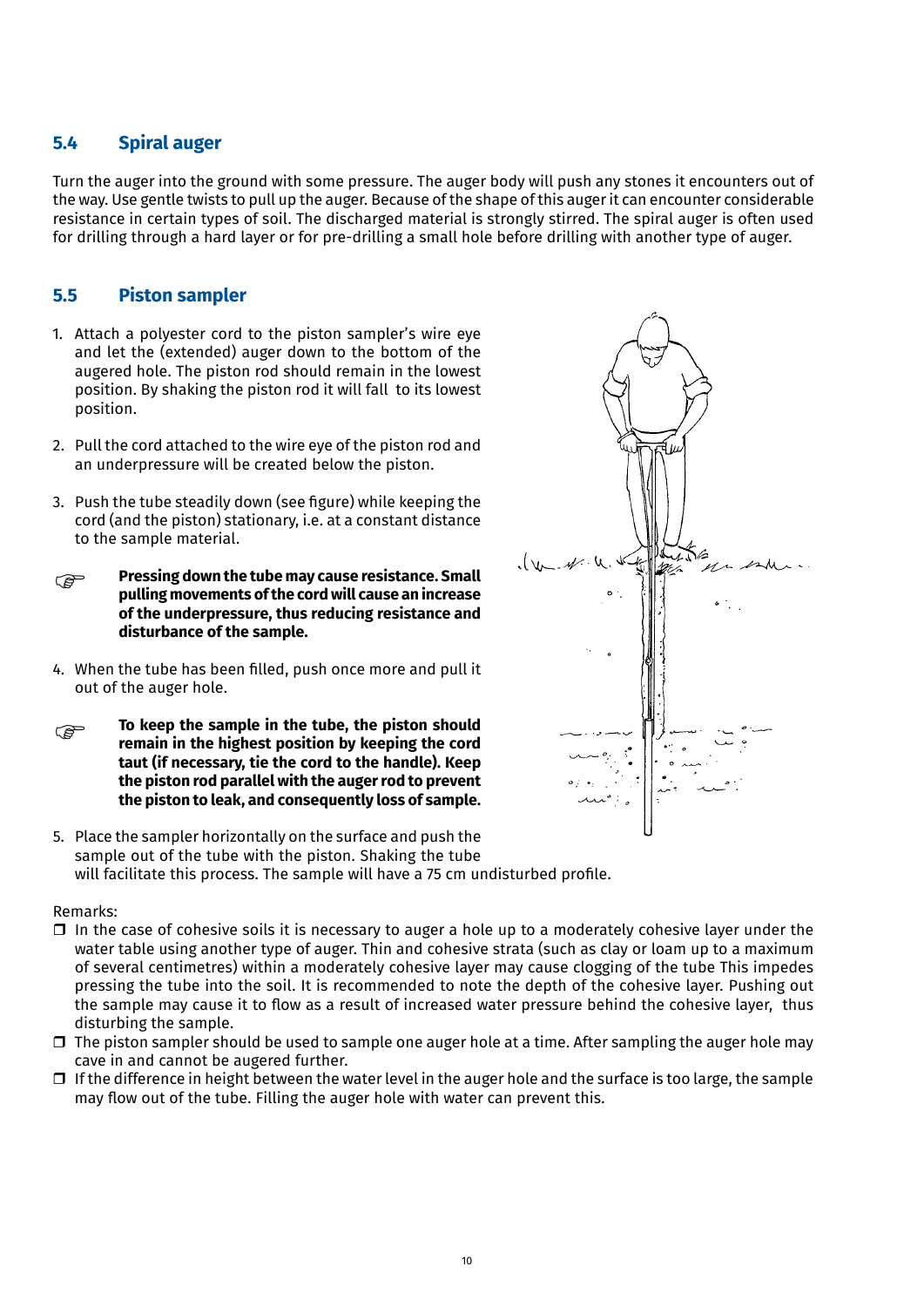#### **5.6 Gouge auger**

Push the gouge auger into the ground without turning. Cut a sample of no more than 50 cm in length. If the gouge auger encounters strong resistance, this can be resolved by turning the auger off during the process. Then continue to push it down.

Turn the full gouge auger off and pull it up with gentle twists.

Use the curved spatula to cut the cylindrical column of soil off up to the rim of the gouge (see figure). The soil left behind provides a virtually undisturbed layer profile. If desired a mark can be applied every 10 cm with the use of the spatula and using the measurement markings on the outside of the gouge auger as a guide.

Use tough protective gloves when emptying out the gouge auger. Use the spatula (curved side up) to push the sample out.

When using extension rods during deeper gouge drilling sessions, keep attaching them to the top end of the auger, directly under the upper piece. The rods may have a slight bend caused through use and this will therefore influence the bore hole. When dividing off or reconnecting the rods it is important to keep to the original sequence.

#### **5.7 Accessories**

#### Push/pull handle.

The push/pull handle is ideal for insertion or withdrawal of the auger without straining your back (see figure). It is clamped around the extension rods at any desired height.

Two persons may also use the push/pull handle. To that purpose clamp the handle perpendicularly to the direction of the auger's top handle. Face the other person holding the bars of the push/pull handle with your right hand and holding the bars of the top handle with your left hand exerting up-or downward pressure.

#### Sounding device.

The sounding device is used to determine the ground water level in the auger hole. Drop it into the auger hole until it hits the water surface with a 'plopping' sound. The depth is crucial in determining the choice of auger. Note that, depending on the type of soil, it may take some time for the water in the auger hole to level with the water table.

# **6. Applications**

The auger set for heterogeneous soils is suitable for drilling in almost every type of soil (except for solid stone or very stony ground). There is a specific type of auger best suited to every type of soil. With heterogeneous soils different types of augers can be used at

different times. The auger set can be used to carry out drilling to a depth of 5 m depending on the depth of the groundwater, the structure of the soil and the nature of the material for drilling.

The Edelman auger is suitable for many different types of soil. In homogeneous type of soil there will always be one of the four types that will be suitable. Where the type of soil is unknown or of a mixed type, the combination type is the preferred choice. For hard or stony soils the Riverside auger, the auger for stony soil and the spiral auger provide the answer. The gouge auger is suitable for soft, cohesive soils both above and below groundwater level.

The table provides an overview of the ways in which the various types of augers can be used.

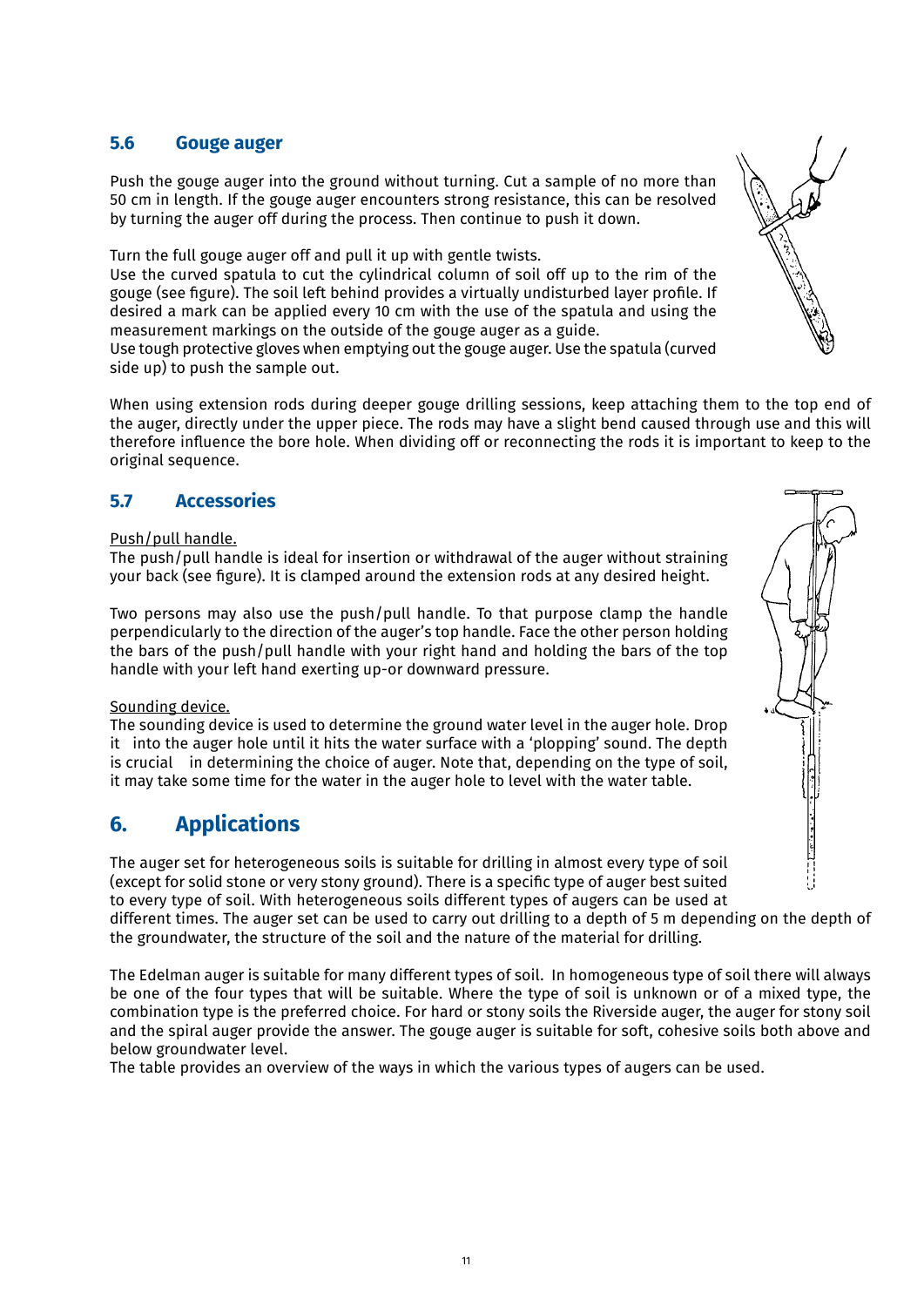| <b>Auger type</b>        | <b>Application</b>                                                                                                                                                      |
|--------------------------|-------------------------------------------------------------------------------------------------------------------------------------------------------------------------|
| Hand auger set           | Soil research in almost any type of soil                                                                                                                                |
| Edelman clay type        | Marshy or clay soils above the water table                                                                                                                              |
| Edelman combination type | Universal: clay soils below the water table                                                                                                                             |
| Edelman sand type        | Sandy soils above the water table                                                                                                                                       |
| Edelman coarse sand type | Coarse sand soils above the water table                                                                                                                                 |
| Riverside auger          | Hard, rigid soils, such as dry clay soils; fine stony soils                                                                                                             |
| Stony soil auger         | Stony soils, gravely soils containing small stones                                                                                                                      |
| Spiral auger             | Very hard, rigid soils such as iron pans, chalk and lime profiles. Particularly suitable to<br>drill through, or to pre-auger in combination with other types of augers |
| Gouge auger              | Soft, cohesive soils such as clay, loam and peaty soil                                                                                                                  |
| Piston sampler           | Sandy soils below the water table or in open water.                                                                                                                     |

# **7. Problems and solutions**

- $\Box$  The coupling sleeve has seized on the auger as a result of dirt (soil particles) caught between the coupling sleeve and the auger rod (s). Pour clean water in one direction between the coupling sleeve and the rod. This will flush out any dirty particles. Pick the spatula up by its point and tap the synthetic back edge of it on the coupling sleeve. Coarser sand grains are loosened this way thus allowing the coupling sleeve to turn freely again. During freezing conditions ice can cause the coupling sleeve to seize.
- $\Box$  Augering is strenuous. This may be caused by a faulty match of auger and type of soil (see 6. Application), or incorrect augering (see 5. The use of augers).
- $\Box$  Loss of sample during augering. This may be caused by a faulty match of auger and type of soil (see 6. Application), or incorrect augering (see 5. The use of augers).
- $\Box$  The piston sampler leaks, leading to loss of sample. Slide the piston rod up and down parallel with the auger rod to prevent the piston to dislocate. Non-parallel movements can damage the piston permanently. Grains of sands may cause damage and leakage to the piston. Damaged pistons should be replaced (see 8. Maintenance).
- $\square$  Loss of sample material. The difference in height between the water level in the auger hole and the surface is too large. Fill the auger hole with water.
- $\Box$  Make sure not to lose the coupling sleeves. Count them after augering. Carry them attached to an extension rod or to the upper part. Always check whether the sleeves are locked. Two spare sleeves are provided.
- $\Box$  Make sure to withdraw every single part of the auger. Always check whether the sleeves are locked.
- $\Box$  The sounding device does not produce a 'plopping' sound when passing the water table. Move it quickly up and down to increase its downward speed. Make a rough estimation of the depth of the water table in the tube and increase accuracy upon every examination.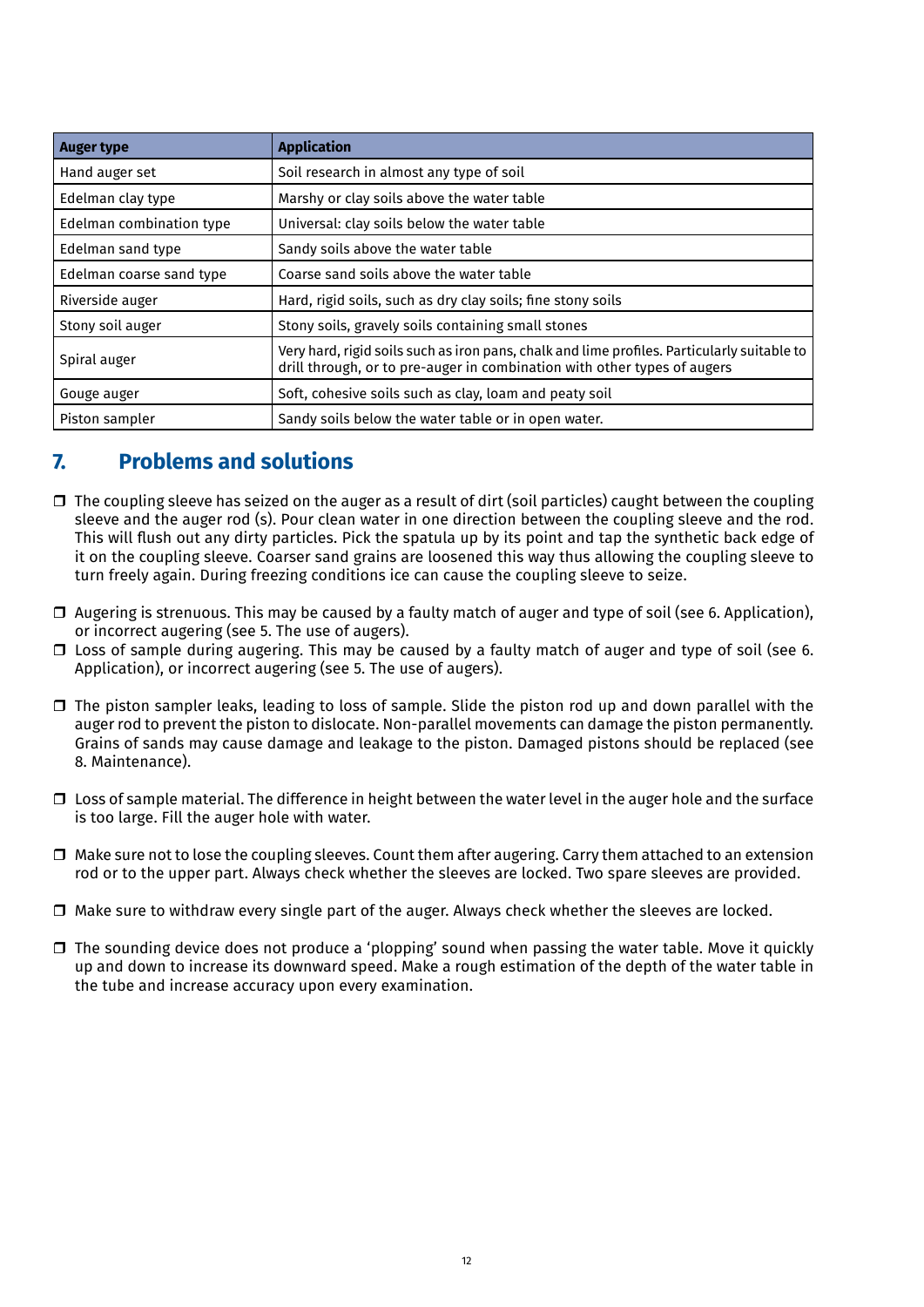### **8. Maintenance**

- $\Box$  Keep materials clean during use by rinsing accumulated dirt off with water. Note: Do not aim the jet of an high pressure cleaner on the ratchet. Dirt can get in the mechanism.
- $\Box$  Clean the augers with water from the tap after use. Remove the coupling sleeves from the rods and the handle to ensure that the insides are less likely to oxidise and become roughened because of water that has been left behind (causing them to seize more quickly). Allow everything to dry thoroughly. When an auger body is not used for longer periods, it is advisable to coat it with Vaseline to prevent excessive rust from forming (not for the piston sampler).
- $\Box$  The piston of the piston sampler can be removed for cleaning. Hold the wire eye and turn the nut on the piston using a (ring) spanner 13. Push the piston rod to remove the piston (slant it slightly) from the tube. Clean the piston, position it in the tube, insert the piston rod, place the spring washer and tighten the nut.
- $\Box$  The auger bodies do not require sharpening. During normal use they continue to become sharper. Any rust that appears is normally not harmful and will disappear when the equipment is used.

Nothing in this publication may be reproduced and/or made public by means of print, photocopy, microfilm or any other means without previous written permission from Eijkelkamp Soil & Water. Technical data can be amended without prior notification. Eijkelkamp Soil & Water is not responsible for (personal) damage due to (improper) use of the product. Eijkelkamp Soil & Water is interested in your reactions and remarks about its products and operating instructions.